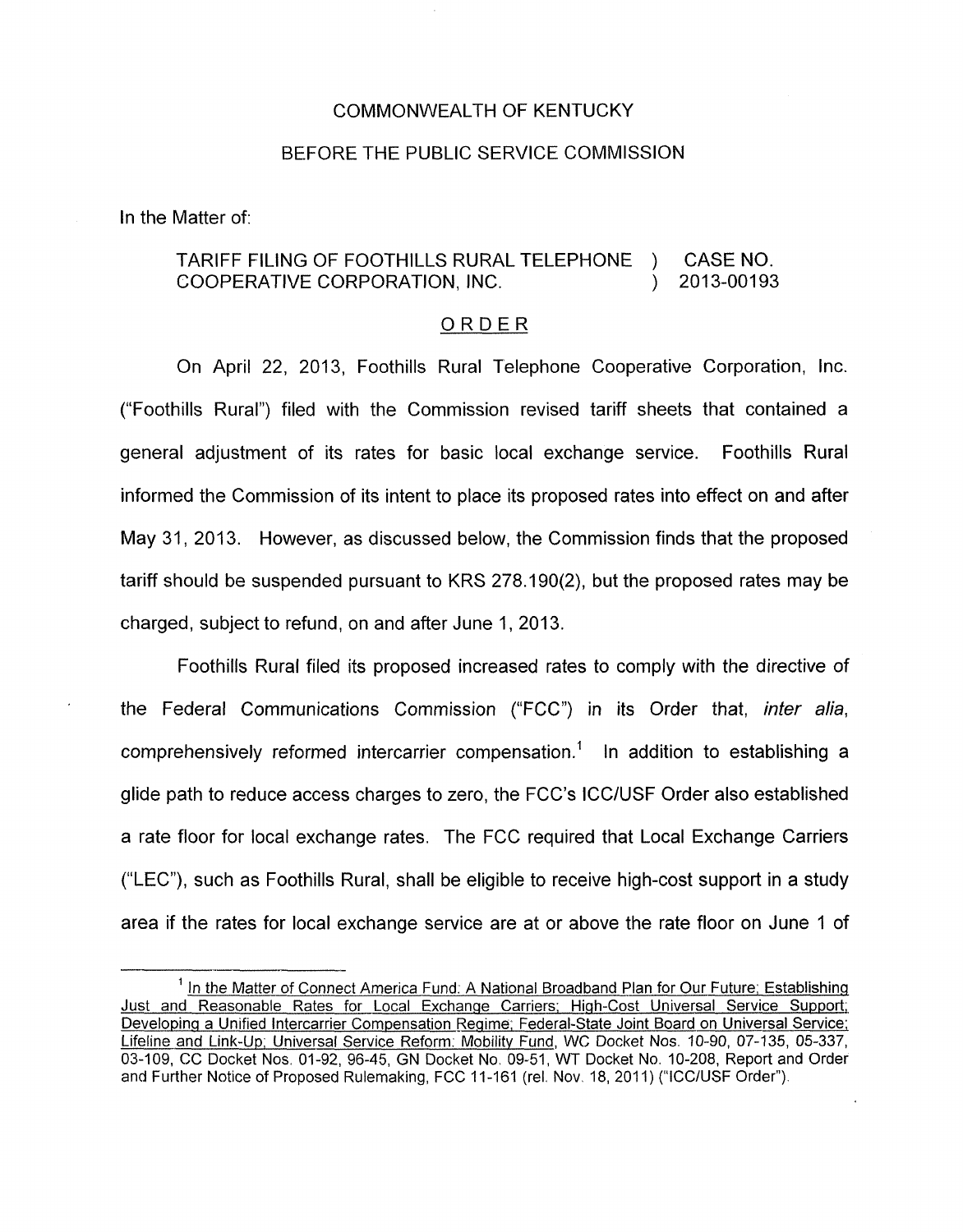every subsequent year.<sup>2</sup> Failure to meet the rate floor will result in forfeiture of the highcost support that the carrier would have otherwise received for that year. $3$ 

The Commission, in the past, has held that a general adjustment in rates cannot be made simply through a tariff filing.<sup>4</sup> A utility must file an application that complies with the filing requirements of 807 KAR 5:001, Section 16, which, *inter alia,* requires that certain financial information be filed with the Commission and notice be given to customers. Foothills Rural's tariff filing seeking to raise local exchange rates is a general adjustment in rates and, therefore, an application for a general adjustment in rates must be filed pursuant to 807 KAR 5:001, Section 16. Foothills Rural must comply with the requirements found in 807 KAR 5:001, Section 16. Foothills Rural's tariff filing does not comply with this regulation and cannot be put into effect on the proposed effective date.

The Commission is cognizant that Foothills Rural's ability to receive high-cost loop support will be jeopardized if its rates for basic local exchange service are not at or above the \$14.00 rate floor mandated in the ICCIUSF. Therefore, the Commission will only suspend the proposed rates for one day and allow them to go into effect on June 1, 2013, subject to refund. The Commission also acknowledges the mandatory and the time-sensitive nature of the FCC's rate floor, and that all of the information specified in

<sup>47</sup> C.F.R § 54.318 *High-cost support; limitations on high-cost support* **<sup>2</sup>**

ICC/USF *Order at* fin 133,238-240.

*See,* Case No. 2004-00459, *The Application of Louisville Gas and Electric Company for*  **4**  Approval of New Rate Tariffs Containing a Mechanism for the Pass- Through of MISO-Related Revenue *and Costs Not Already Included in Existing Base Rates* (Ky. PSC *Apr.* 15, 2004).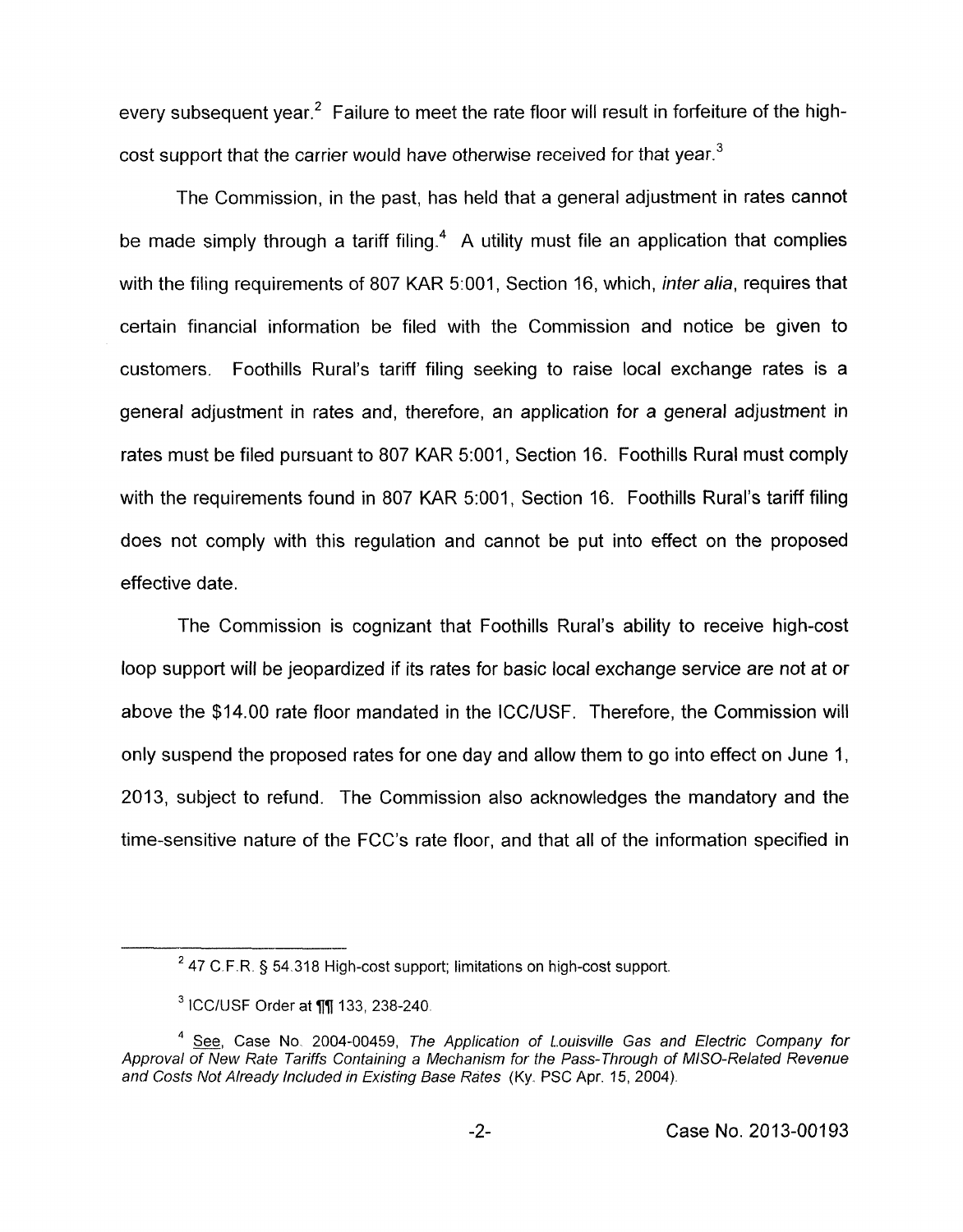807 KAR 5:001, Section 16, may not be necessary to support an increase in basic local exchange rates under these circumstances.

At the very least, the Commission will require that Foothills Rural file the information required in 807 KAR 5:001, Section  $16(1)(a)(1)$ ,  $(1)(b)(4)$ ,  $(1)(b)(6)$ ,  $(3)(b)(1)$ ,  $(4)$ ,  $(6)$ ,  $(9)(a)$ ,  $(9)(d)$ ,  $(9)(f)$ ,  $(9)(h)$ , and  $(10)$ . Except as required above, Foothills Rural may request a deviation, pursuant to 807 KAR 5:001, Section 16(15), from the other requirements of 807 KAR 5:001, Section 16.

Based on the foregoing, IT IS THEREFORE ORDERED that:

1. Foothills Rural's proposed rates for its basic local exchange service are suspended for one day from the effective date of May 31, 2013, and will be effective subject to refund on June 1, 2013.

2. Within ten days of the date of this Order, Foothills Rural shall file with the Commission an application to support its proposed tariff to increase rates for local exchange service. The application shall comply with 807 KAR 5:001, Section 16, except for any waivers that may be granted or requirements other than those specified in the findings above.

3. The application shall also contain:

a. The estimated annual revenue to be received from High-Cost Loop Support beginning July 1, 2013.

b. The estimated annual revenue to be lost due to adjustment of terminating access rates effective July 1, 2013.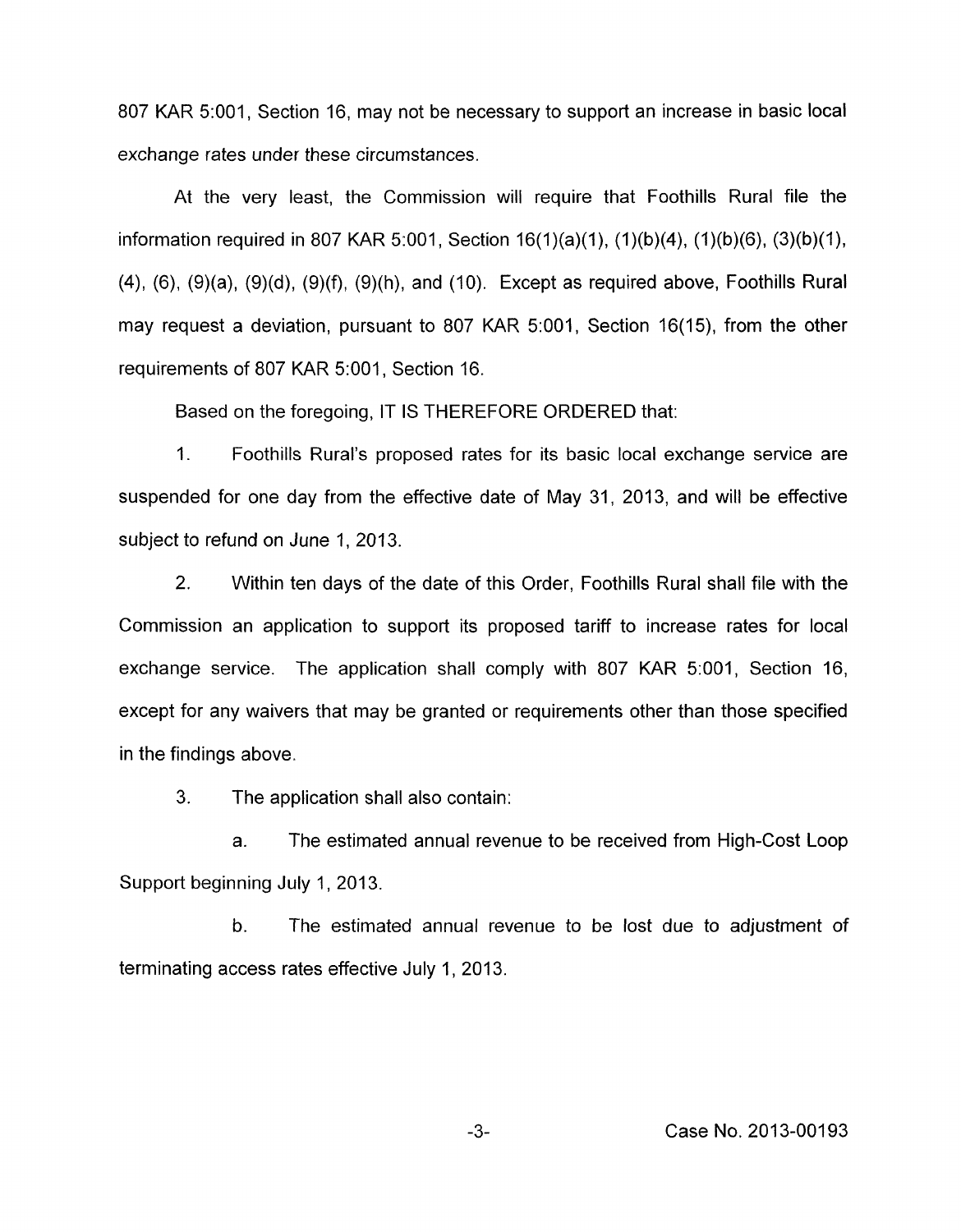c. The total estimated annual revenue (increase or decrease) to be generated by the tariff changes. Include a breakout for each service or category *of*  service to show changes in revenue.

d. Historical and projected line counts and the effects of any line changes on the company.

e. Historical and projected federal universal service support and its effects on the company.

f. A narrative of any other circumstances that justify or support the proposed rate changes.

By the Commission

AT **ENTERED** MAY 29 2013 KENTUCKY PUBLIC SERVICE COMMISSION

**ATTES** Executi el Dilrector

Case No. 2013-00193